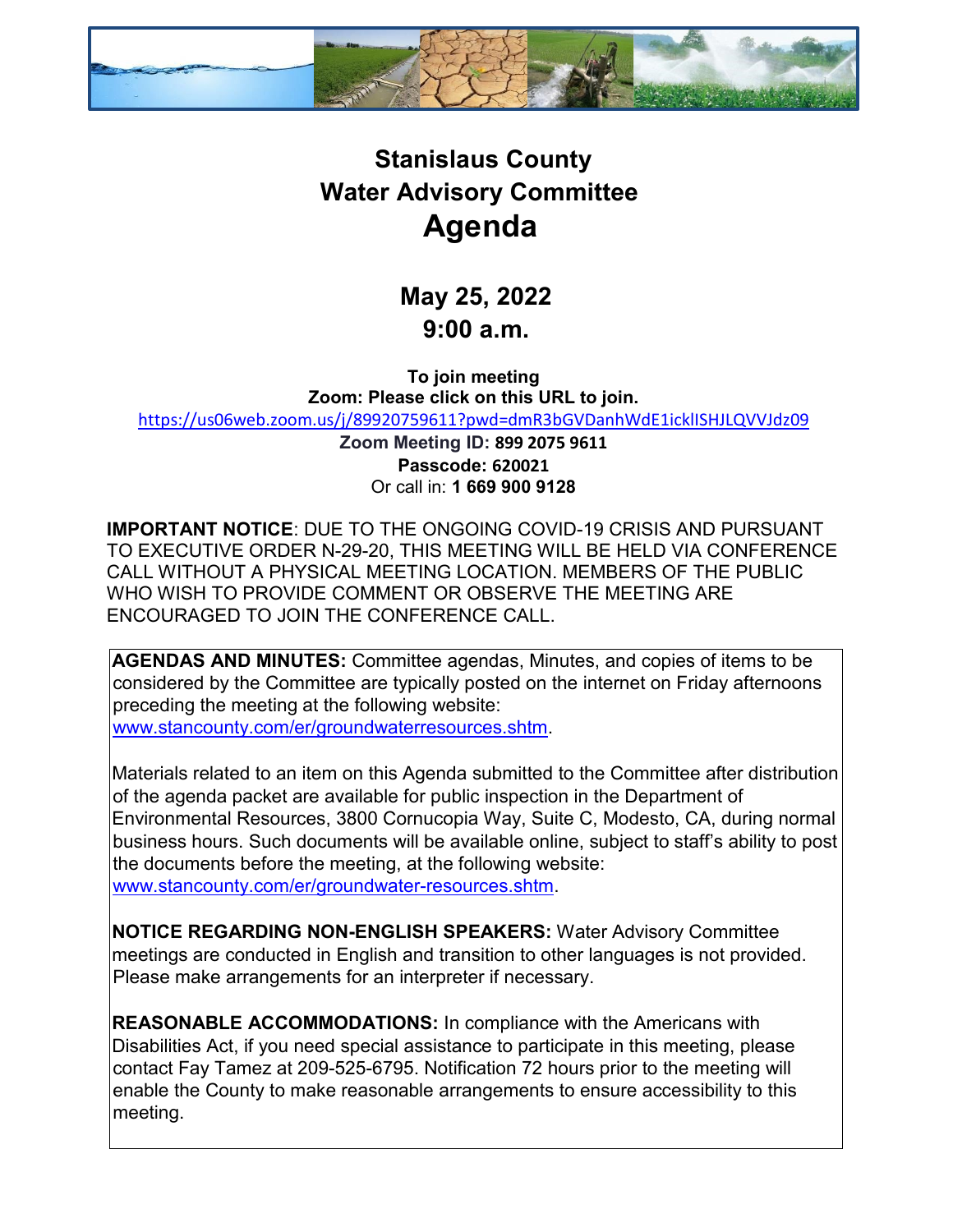## I. Call to Order

II. Pledge of Allegiance

**PUBLIC COMMENT PERIOD:** Matters under the jurisdiction of the Committee, and not on the posted agenda, may be addressed by the general public at the beginning of the regular agenda and any off-agenda matter before the Committee for consideration. However, California law prohibits the Committee from taking action on any matter, which is not on the posted agenda unless it is determined to be an emergency by the Committee Directors. Any member of the public wishing to address the Committee during the Public Comment period will be limited to a maximum of 5 minutes. Please complete a Public Comment Form and give it to the Administrative Secretary.

- III. Public Comment
- IV. Roll Call with brief description of member business and/or agency

## **Action Items (subject to formal vote):**

- V. AB 361 Remote Teleconferencing Resolution Todd James, Stanislaus County Counsel – **Attachment 1**
- VI. Approval of January 26, 2022 Meeting Minutes **Attachment 2**

## **Informational Items (not subject to a formal vote):**

- VII. National Weather Service Weather Forecast National Weather Service, Representative.
- VIII. California Drought Update External Affairs, Governor's Office.
- IX. Impact to Agriculture and Farming and Agriculture and Farmer Support Services – Kamal Bagri, Stanislaus County Agricultural Commissioner.
- X. Self Help Enterprises Presentation by Tami McVay.
- XI. Valley Water Collaborative Presentation by Eva Dwyer.
- XII. OES, State and Regional Support County OES.
- XIII. Overview of Section 9 of Executive Order N-7-22 and Stanislaus County Well Permitting Process – Christy McKinnon, Groundwater Resources Manager, Department of Environmental Resources, (DER).